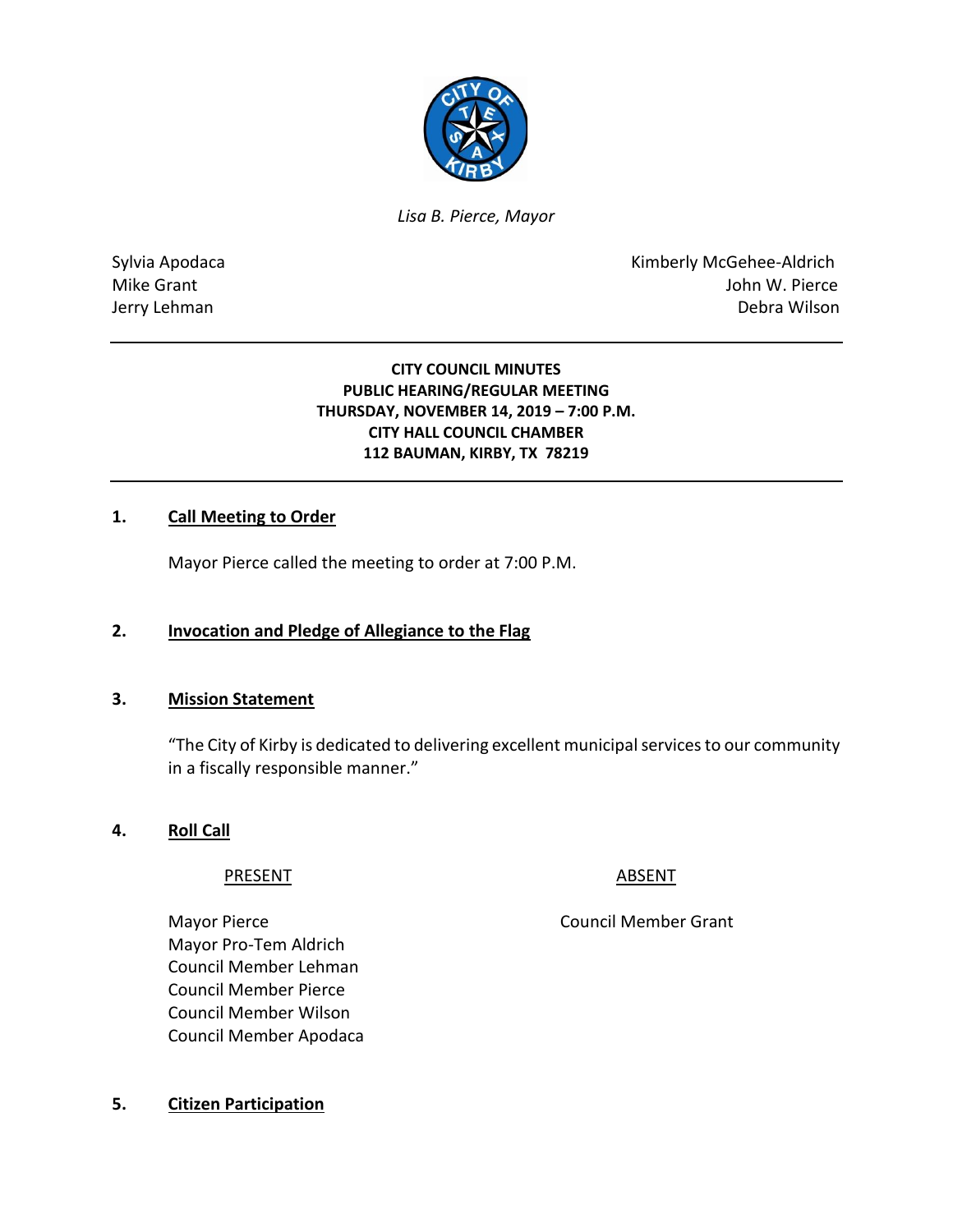1. Sharon Shuler – She said she will wait until item 9.h. is discussed.

2. Steve Linscomb – Judson ISD, Director of Communications, provided an update on the construction at Kirby Middle School.

## **6. Consideration Of And Action On Minutes**

## a. Public Hearing/Regular Meeting – October 24, 2019

Council Member Wilson moved to approve the minutes of October 24, 2019; seconded by Mayor Pro-Tem Aldrich. With all voting, "aye" the motion carried with a 6-0 vote.

## b. Special/Joint Workshop Meeting - October 26, 2019

Mayor Pro-Tem Aldrich moved to approve the minutes of October 24, 2019; seconded by Council Member Apodaca. The motion carried with a 4-0-2 vote. Council Member Lehman and Council Member Wilson abstained.

### **7. Presentation**

# a. Introduction Of New Employees

Chief Bois introduced Officer Ken Barlow, Emergency Communications Center Supervisor and Officer Roxanne Cardona, Police Lieutenant.

# b. Employee Of The Quarter

Chief Bois introduced Devona Paloma as Employee of the Quarter.

# **8. Public Hearing**

a. On A Request For A Variance To The Zoning Ordinance – Single Family Dwelling District (R-1), Section 153.053 To Consider Permitting Encroachment Into The Fifteen (15') Foot Front Yard Setback For The Construction Of A Carport Located At CB 4018B, BLK 6 LOT 65, Otherwise Known As 5007 Thomas Paine, Kirby, TX 78219.

Mayor Pro-Tem Aldrich moved to postpone this item; seconded by Council Member Lehman. The motion carried with a 6-0 vote.

AYES: 6 NAYES: 0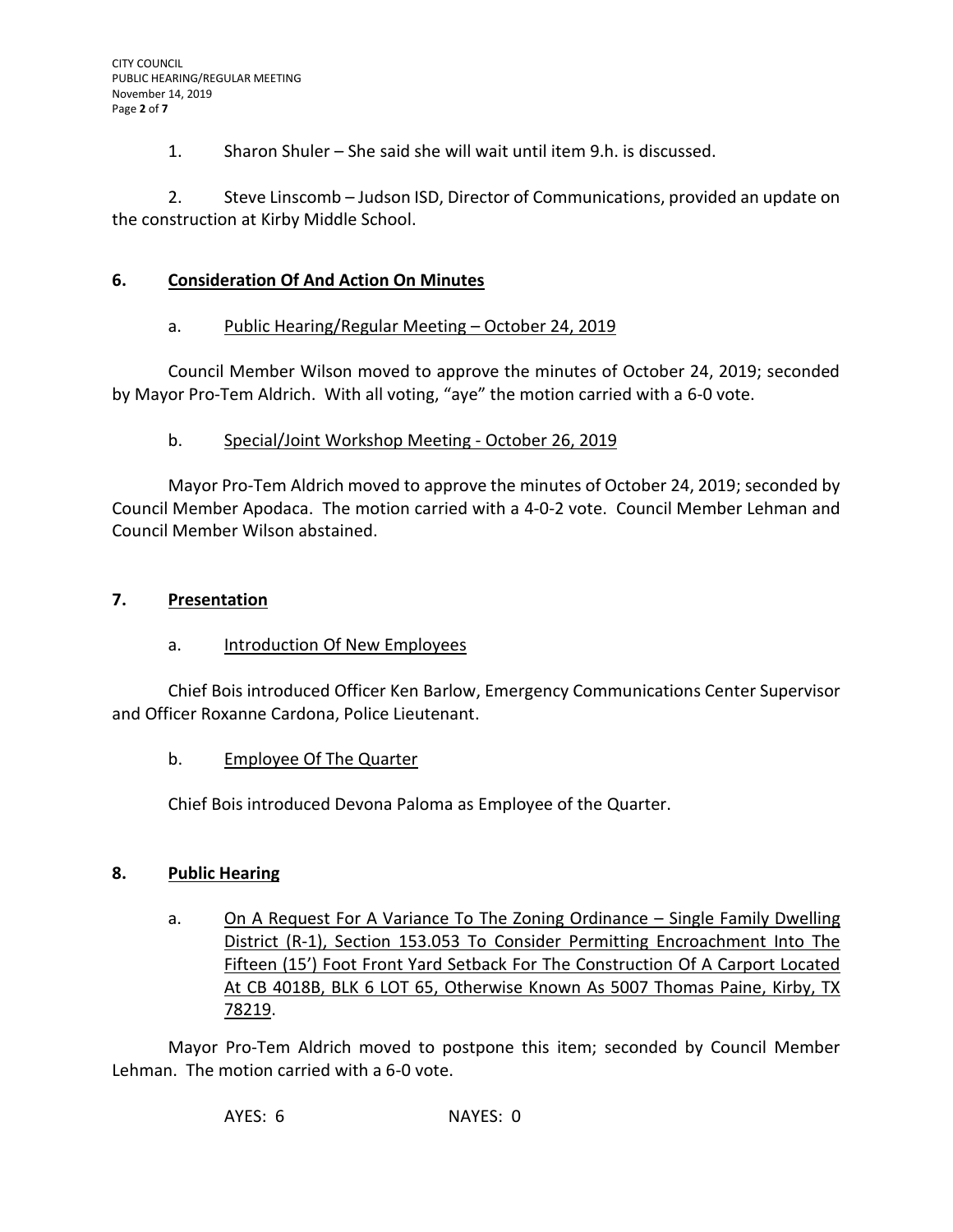#### **9. Discussion And Possible Action**

a. Discussion And Possible Action On A Request For A Variance To The Zoning Ordinance – Single Family Dwelling District (R-1), Section 153.053 To Consider Permitting Encroachment Into The Fifteen (15') Foot Front Yard Setback For The Construction Of A Carport Located At CB 4018B, BLK 6 LOT 65, Otherwise Known As 5007 Thomas Paine, Kirby, TX 78219.

Mayor Pro-Tem Aldrich moved to postpone this item; seconded by Council Member Lehman. The motion carried with a 6-0 vote.

AYES: 6 NAYES: 0

Mayor Pierce stated this item will be brought back after the Planning and Zoning Commission meets on items 8. a. and 9. a. and provides their recommendation to City Council.

## b. Discussion And Possible Action On Ordinance No. O-2019-872 Concerning Specific Use Permit For 1424 Springfield Road (Big Boy Hauling). This Is The First Reading.

1. Sharon Shuler informed Council that Big Boy Hauling has had a bob cat on the property and was installing fencing with black mesh around the fence. She wants to make sure the work is done properly.

Mayor Pierce read the ordinance in its entirety to ensure all concerns discussed at the last meeting are identified in the ordinance.

The Council discussed certain language used in the ordinance and asked that the city attorney clarify them and asked that the city engineer be contacted about the drainage.

City Manager Vernon said the Ordinance can be edited and provided to City Council before their next meeting.

Council Member Pierce moved to table this item until the City receives information from the city attorney and city engineer about their concerns; seconded by Council Member Apodaca. The motion carried with a 6-0 vote.

- AYES: 6 NAYES: 0
- c. Discussion And Possible Action Approving The 2019 Tax Assessment Roll As Submitted By The Bexar County Tax Assessor Collector For The City Of Kirby

City Manager Vernon stated the Tax Assessor-Collector Bexar County submitted a summary of values and levies identified in the 2019 Certified Tax Roll for the City of Kirby. The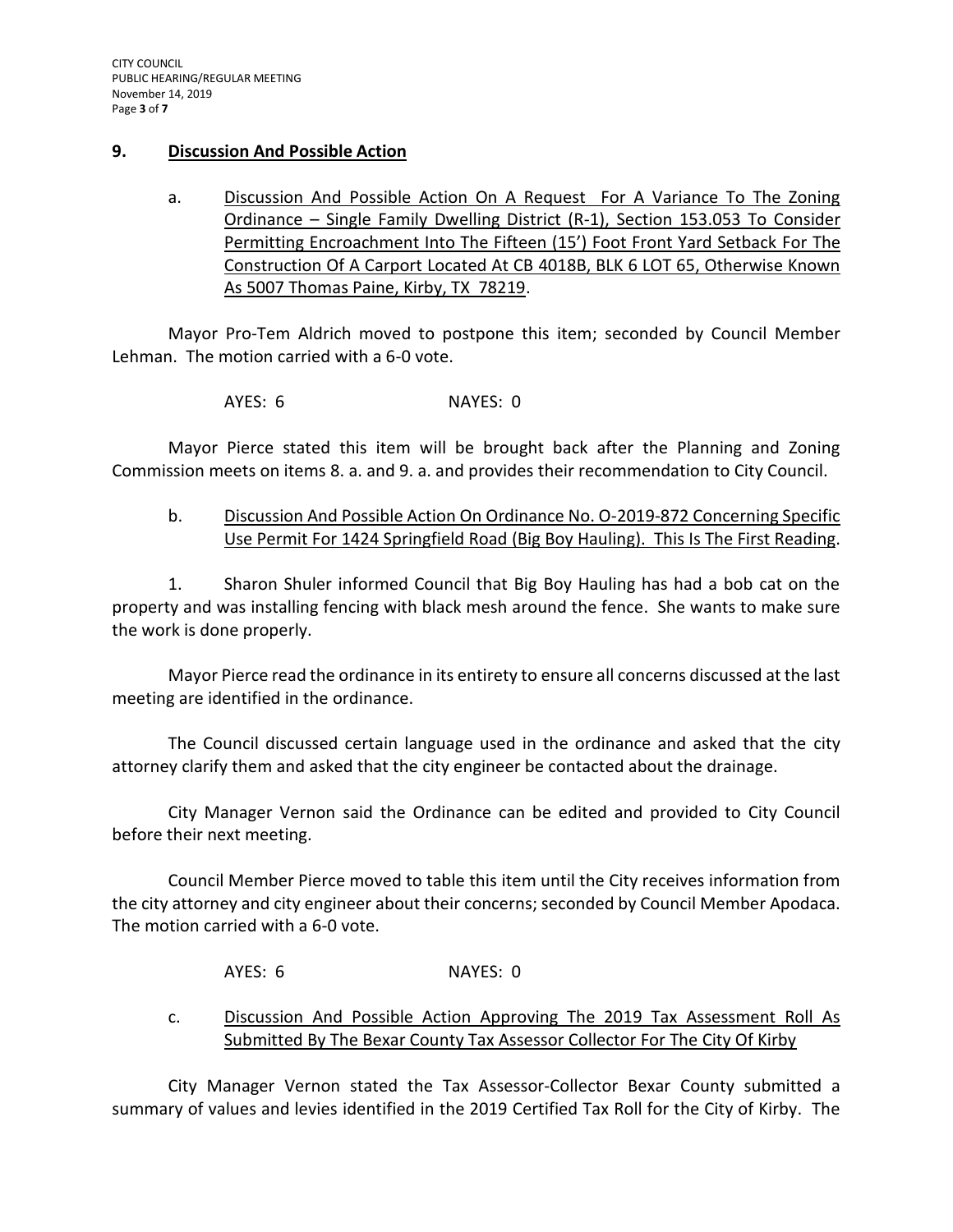total levy is \$2,686,833.08. Staff asked that City Council approve the 2019 Certified Tax Roll and the Tax Assessor-Collector will be notified.

Council Member Apodaca moved to approve the 2019 Tax Assessment Roll as submitted by the Bexar County Tax Assessor Collector for the City of Kirby; seconded by Mayor Pro-Tem Aldridge. The motion carried with a 6-0 vote.

AYES: 6 NAYES: 0

## d. Update, Discussion And Possible Action On Binz Engleman Road Reconstruction Project

Mark Hill, Ford Engineering, provided an update on the Binz Engleman Road Reconstruction project. There was a request for a change order caused by a main break at 5106 Binz Engleman and lowering the elevation in the amount of \$4,326.90.

Council Member Pierce moved to accept the change order for the main break at 5106 Binz Engleman and lower the elevation in the amount of \$4,326.90; seconded by Mayor Pro-Tem Aldrich. The motion carried with a 6-0 vote.

AYES: 6 NAYES: 0

e. Update, Discussion And Possible Action On Hickory Hill Drive Reconstruction **Project** 

Gilbert Salas, Director of Public Works, provided an update on Hickory Hill Drive Reconstruction Project.

f. Update, Discussion And Possible Action On 2018 Street Bond Project – Phase 1 (Peppermint Ln., Harris Road, Pfeil Street, and Kirby Heights)

Gilbert Salas, Director of Public Works, provided an update on 2018 Street Bond Project – Phase 1 (Peppermint Ln., Harris Road, Pfeil Street, and Kirby Heights).

g. Update, Discussion And Possible Action On 2018 Street Bond Project – Phase 2 (Ackerman Road)

City Manager Vernon provided an update on the 2018 Street Bond Project – Phase 2 (Ackerman Road).

h. Discussion And Possible Action On Tyler Technologies Agreement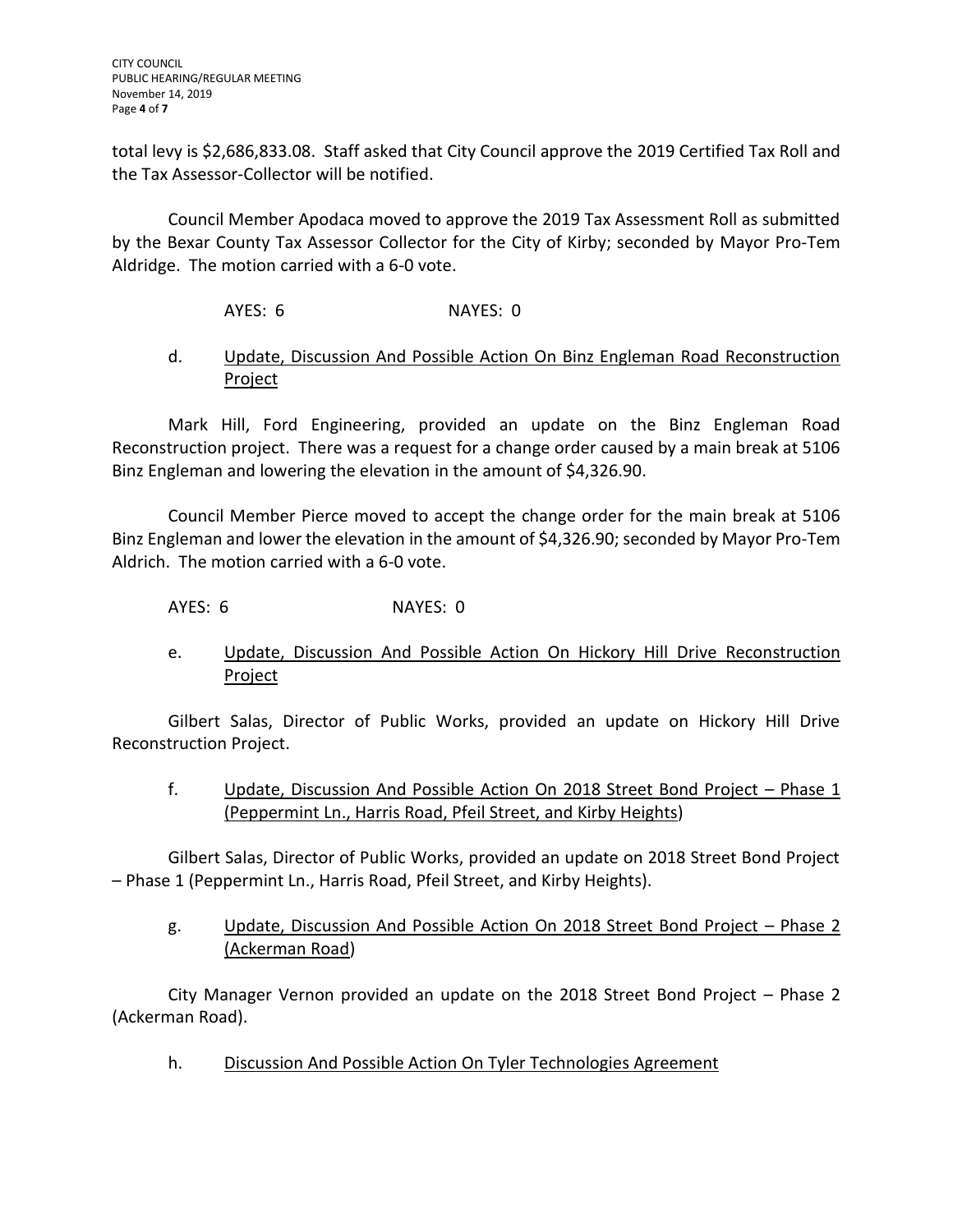City Manager Vernon informed Council that the City Attorney has reviewed the agreement and did not have any changes to the document. This software system will be purchased through a purchasing cooperative type entity; therefore, we did not have to bid out because this is similar to the BuyBoard.

Chief Bois provided information on Tyler Technologies and the advantagesthat come with the software.

Council Member Wilson moved to authorize the City Manager to enter into an agreement with Tyler Technologies; seconded by Council Member Apodaca. The motion carried with 6-0 vote.

AYES: 6 NAYES: 0

i. Discussion And Possible Action On Appointing A Member To The Beautification And Recycle Committee

City Manager Vernon stated there have not been any applications submitted.

j. Discussion And Possible Action On Appointing Alternate Members To The Building And Standards Commission

City Manager Vernon stated there have not been any applications submitted.

k. Discussion And Possible Action On Appointing Members To the Kirby Senior Center Corporation Board

Senior Center Manager Hamby stated there have not been any applications submitted.

l. Discussion And Possible Action On Appointing Up To Three Members To A Charter Review Commission

City Manager Vernon stated there have not been any applications submitted.

m. Discussion And Possible Action On Kirby Senior Center Manager Job Description

Sid Sanders, Sr., President of the Kirby Senior Center Board of Directors informed Council that the manager is hired by and paid by AACOG and is not associated with the City. He suggested the Council contact AACOG for a copy of the job description.

n. Discussion And Possible Action To Accept Jose Garcia's Resignation From The Economic Development Committee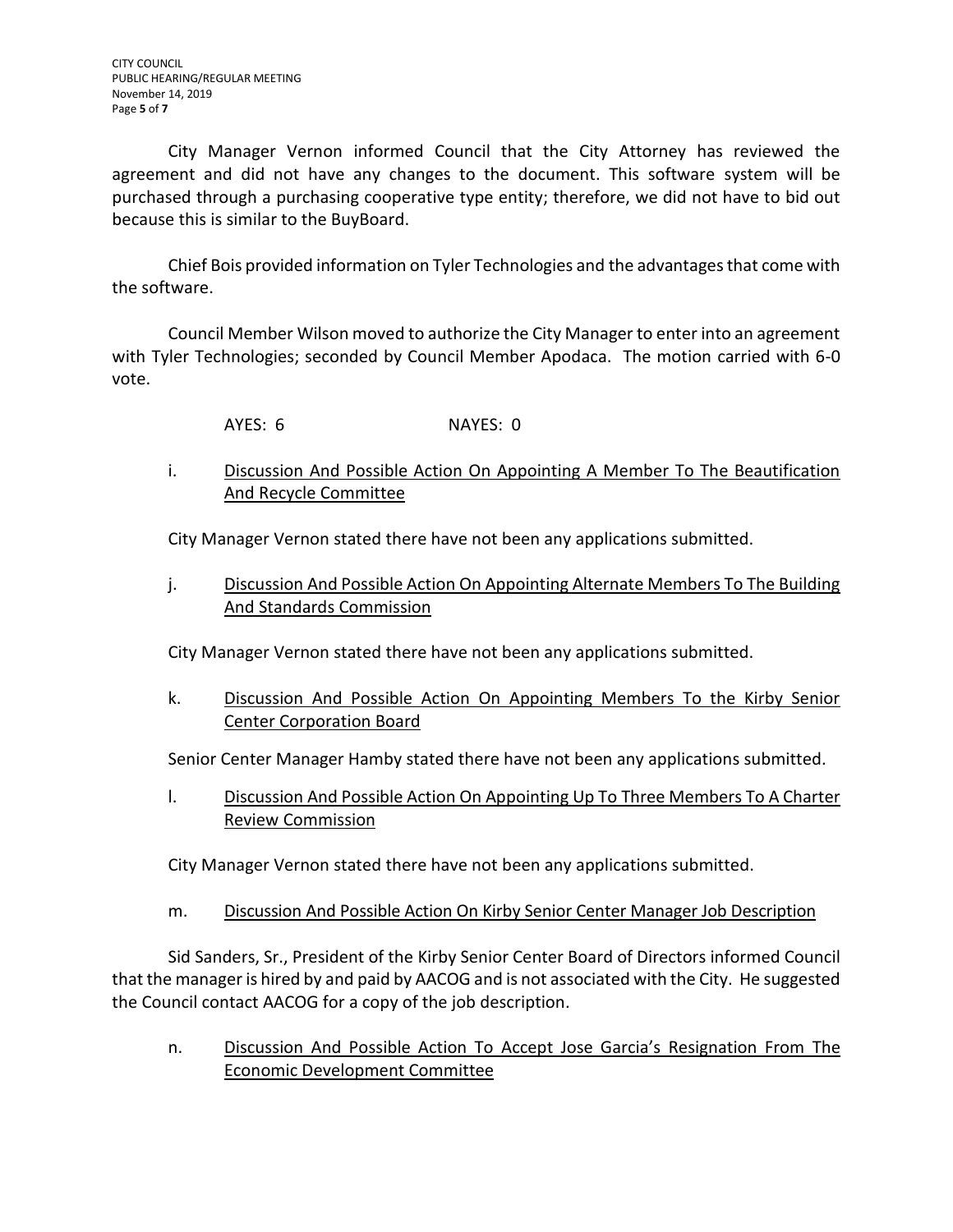Mayor Pierce read Jose Garcia's letter of resignation from the Economic Development Committee.

Council Member Apodaca moved to accept Jose Garcia's resignation from the Economic Development Committee; seconded by Mayor Pro-Tem Aldrich. The motion carried with a 6-0 vote.

AYES: 6 NAYES: 0

o. Discussion And Possible Action On Filling Vacancy Created By Resignation Of Debra Wilson Including Consideration Of A Nominee Submitted By Debra Wilson Pursuant To Section 2.06 (c) Of The City Charter And Consideration Of Other Potential Appointees If Such Nominee Is Not Appointed.

Council Member Wilson nominated Sid Sanders, Sr. to fill the vacancy until the May 2020 election. The motion died due to the lack of a second.

Mayor Pierce proposed to accept applications before the November 21, 2019 Council meeting.

Council Member Apodaca moved to accept applications until noon on Tuesday, November 19, 2019; seconded by Council Member Lehman.

Council Member Apodaca and Council Member Lehman withdrew their motions and Council Member Apodaca moved to accept applications until 5:00 P.M. on Tuesday, November 19, 2019; seconded by Council Member Lehman. The motion carried with a 5-0-1 vote.

> AYES: 5 NAYES: 0 ABSTAIN: 1 (Council Member (Wilson)

p. Recognition Of Outgoing City Council Member

Mayor Pierce and City Council recognized Debra Wilson and thanked her for her years of service to our City.

# **10. Requests and Announcements**

a. Requests By Mayor And Council Members For Items To Be Placed On Future City Council Agendas And Announcements On City Events/Community Interests

Council Member Pierce - He asked staff to follow up with city engineer regarding earlier discussion and thanked Debra Wilson.